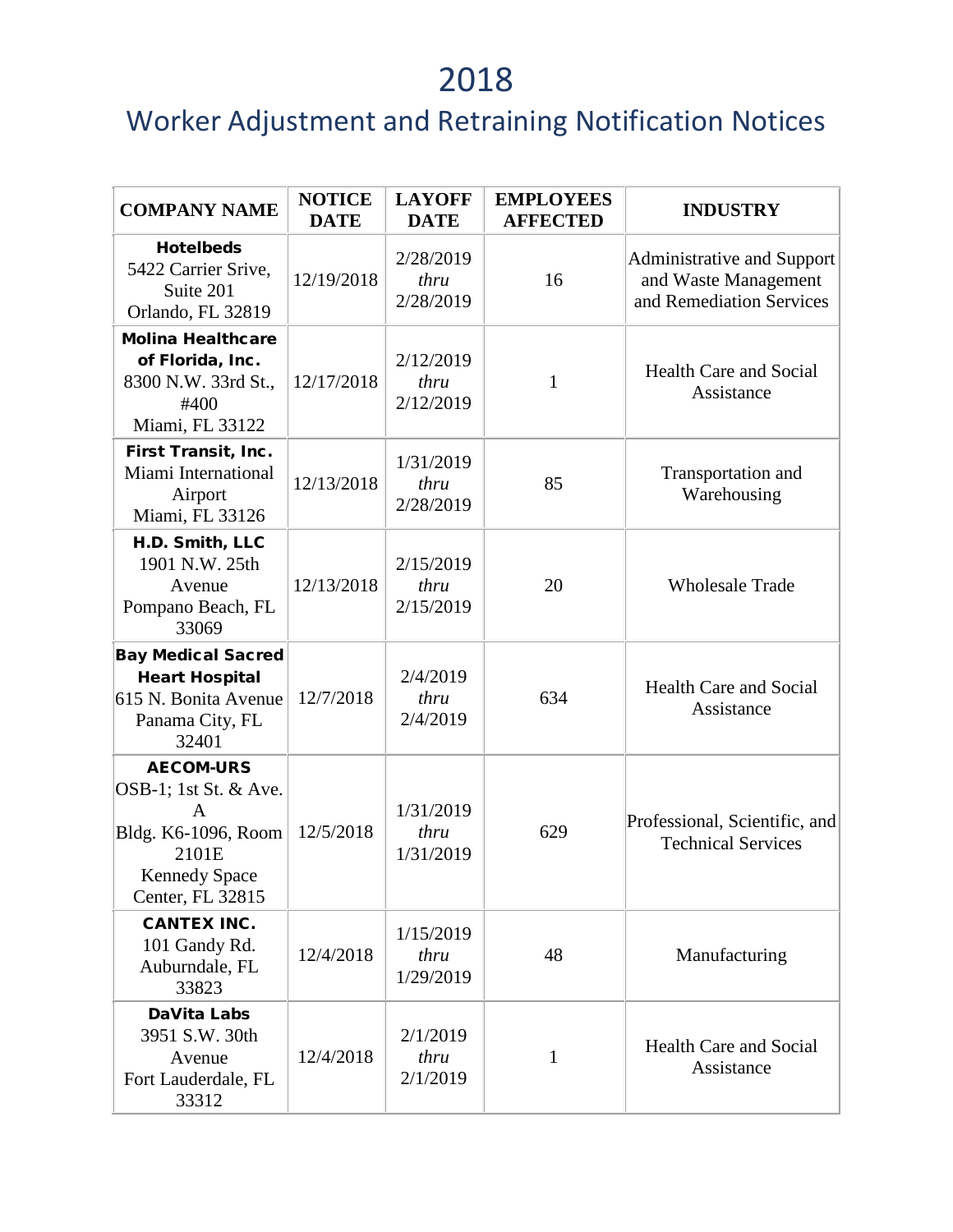| Ricoh USA, Inc.<br>3050 Venture Lane<br>Bays,<br>101-106<br>Melbourne, FL 32934                                                                 | 12/4/2018  | 1/29/2019<br>thru<br>1/29/2019 | 76  | <b>Wholesale Trade</b>                                                         |
|-------------------------------------------------------------------------------------------------------------------------------------------------|------------|--------------------------------|-----|--------------------------------------------------------------------------------|
| <b>Molina Healthcare</b><br>of Florida, Inc.<br>3450 Buschwood Park<br>Dr., #200<br>Tampa, FL 33618                                             | 11/30/2018 | 2/1/2019<br>thru<br>2/1/2019   | 1   | <b>Health Care and Social</b><br>Assistance                                    |
| <b>Molina Healthcare</b><br>of Florida, Inc.<br>8300 N.W. 33rd<br>Street, #400<br>Miami, FL 33122                                               | 11/30/2018 | 2/1/2019<br>thru<br>2/1/2019   | 10  | <b>Health Care and Social</b><br>Assistance                                    |
| <b>Yang Enterprises,</b><br>Inc.<br>OSB 1, 1st Street and<br>Ave. A,<br>Bldg. K6-1096, Rm<br>2101 E<br><b>Kennedy Space</b><br>Center, FL 32815 | 11/29/2018 | 1/31/2019<br>thru<br>1/31/2019 | 141 | Administrative and Support<br>and Waste Management<br>and Remediation Services |
| <b>GE Global</b><br><b>Operations</b><br>12854 Kenan Drive,<br>Bldg. #400<br>Jacksonville, FL<br>32258                                          | 11/27/2018 | 1/12/2019<br>thru<br>1/12/2019 | 147 | Finance and Insurance                                                          |
| <b>ABM Aviation, Inc.</b><br>Orlando International<br>Airport<br>One Jeff Fuqua Blvd.<br>Orlando, FL 32827                                      | 11/16/2018 | 1/15/2019<br>thru<br>1/15/2019 | 133 | Administrative and Support<br>and Waste Management<br>and Remediation Services |
| <b>Bristol-Myers</b><br><b>Squibb</b><br>4931 George Road<br>Tampa, FL 33634                                                                    | 11/14/2018 | 1/31/2019<br>thru<br>1/31/2019 | 69  | <b>Wholesale Trade</b>                                                         |
| <b>C&amp;S Wholesale</b><br>Services, Inc.                                                                                                      | 11/13/2018 | 1/23/2019<br>thru<br>3/15/2019 | 205 | <b>Wholesale Trade</b>                                                         |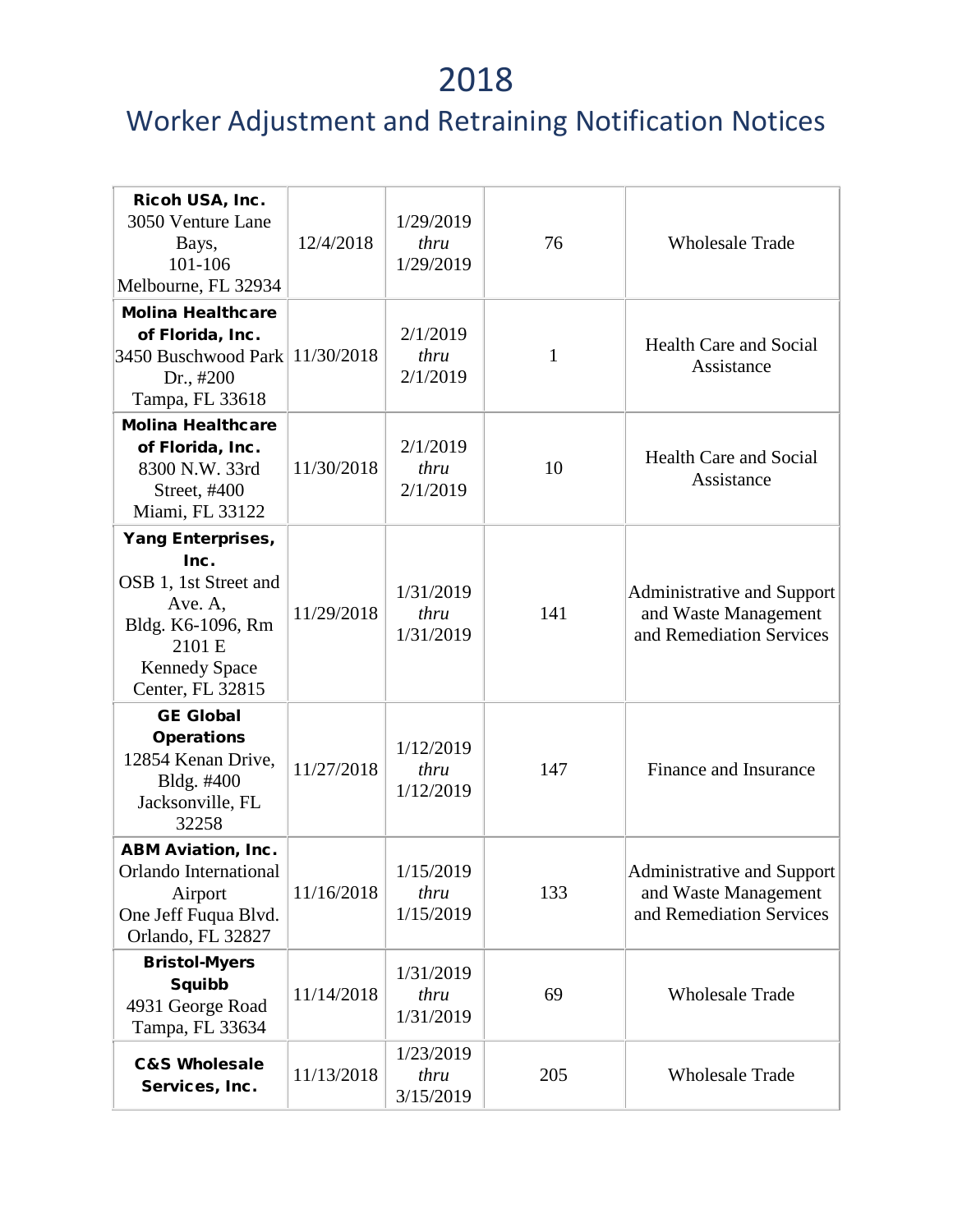| 4401 Seaboard Road<br>Orlando, FL 32808                                                                             |            |                                  |     |                                                                                |
|---------------------------------------------------------------------------------------------------------------------|------------|----------------------------------|-----|--------------------------------------------------------------------------------|
| <b>Service America</b><br>Enterprise, Inc.<br>Statewide<br>Statewide, FL 00000                                      | 11/13/2018 | 1/18/2019<br>thru<br>1/18/2019   | 161 | Construction                                                                   |
| <b>Molina Healthcare</b><br>of Florida, Inc.<br>Statewide<br>Statewide, FL 00000                                    | 11/6/2018  | 1/2/2019<br>thru<br>1/2/2019     | 126 | <b>Health Care and Social</b><br>Assistance                                    |
| <b>Fluor Federal</b><br><b>Solutions LLC</b><br><b>Various Locations</b><br>Jacksonville, FL<br>00000               | 11/2/2018  | 12/31/2018<br>thru<br>12/31/2018 | 245 | Administrative and Support<br>and Waste Management<br>and Remediation Services |
| DPN USA, LLC d/b/a<br><b>HealthFair</b><br>1030 Spring Villas<br>Point<br>Winter Springs, FL<br>32708               | 11/1/2018  | 12/31/2018<br>thru<br>12/31/2018 | 110 | <b>Health Care and Social</b><br>Assistance                                    |
| <b>Centerfield Media</b><br><b>Holding Company</b><br>1601 S.W. 80th<br>Terrace<br>Plantation, FL 33324             | 10/30/2018 | 12/31/2018<br>thru<br>12/31/2018 | 249 | Administrative and Support<br>and Waste Management<br>and Remediation Services |
| L3 Tech.-Security &<br><b>Detection Sys, Inc</b><br>2005 Gandy Blvd N,<br>Suite 600.<br>St. Petersburg, FL<br>33702 | 10/30/2018 | 12/28/2018<br>thru<br>5/3/2019   | 67  | <b>Wholesale Trade</b>                                                         |
| <b>Sheraton Bay Point</b><br><b>Resort</b><br>4114 Jan Cooley<br>Drive<br>Panama City, FL<br>32408                  | 10/30/2018 | 12/1/2018<br>thru<br>12/1/2018   | 143 | Accommodation and Food<br><b>Services</b>                                      |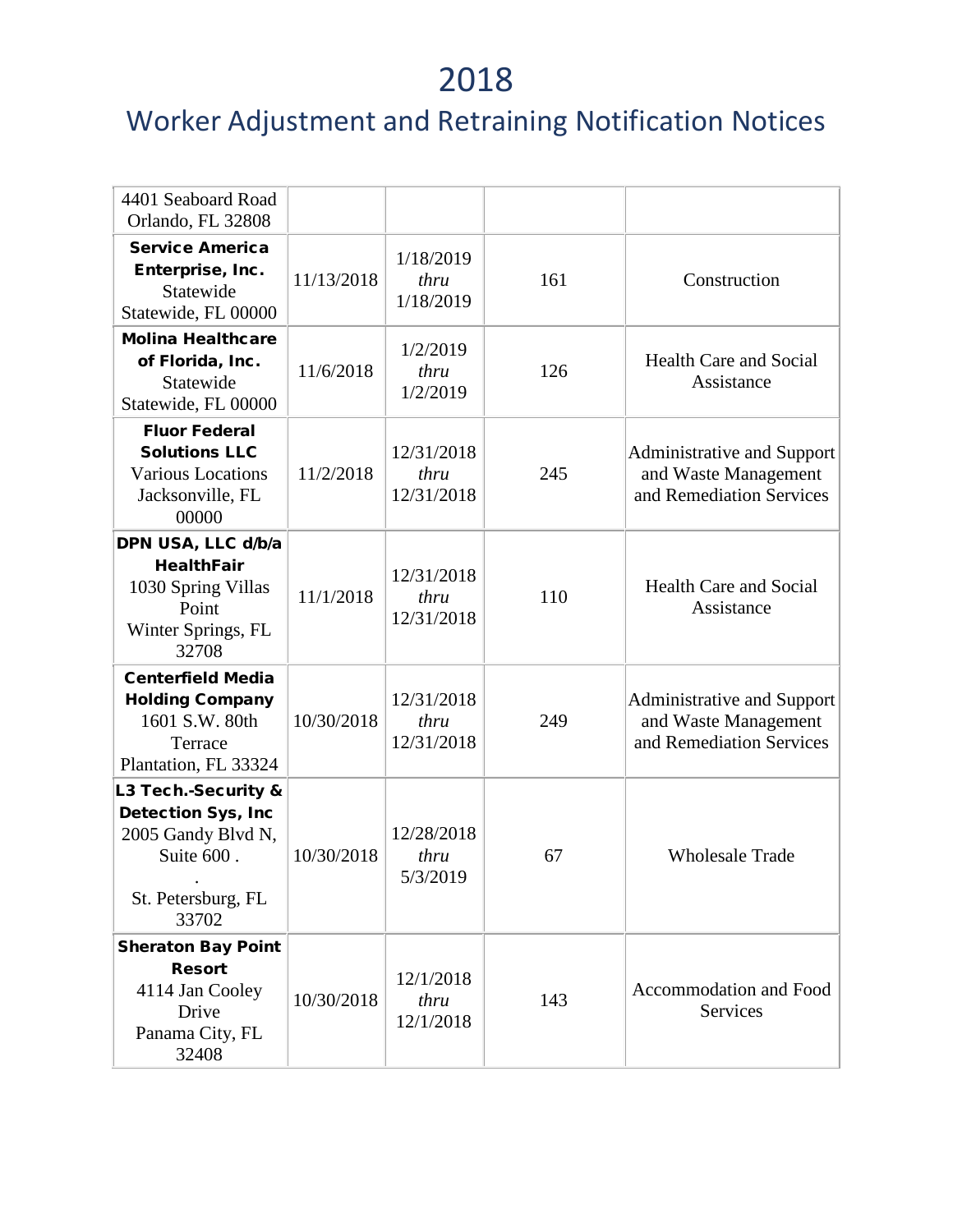| <b>AmeriHealth</b><br><b>Caritas</b><br>Statewide<br>Statewide, FL 00000                                                  | 10/22/2018 | 12/31/2018<br>thru<br>1/31/2019  | 200          | Other Services (except<br><b>Public Administration</b> ) |
|---------------------------------------------------------------------------------------------------------------------------|------------|----------------------------------|--------------|----------------------------------------------------------|
| <b>Crothall</b><br>Healthcare, Inc.<br>2215 Interstate Drive<br>Lakeland, FL 33805                                        | 10/18/2018 | 12/13/2018<br>thru<br>12/13/2018 | 70           | Other Services (except<br><b>Public Administration</b> ) |
| <b>Kmart Store #</b><br>03793<br>12350 S.W. 8th Street<br>Miami, FL 33184                                                 | 10/18/2018 | 12/31/2018<br>thru<br>1/13/2019  | 98           | <b>Retail Trade</b>                                      |
| <b>Raytheon Company</b><br>12792 Research<br>Parkway<br>Orlando, FL 32826                                                 | 10/17/2018 | 12/31/2018<br>thru<br>12/31/2018 | 52           | Information                                              |
| <b>DaVita Labs</b><br>3951 S.W. 30th<br>Avenue<br>Fort Lauderdale, FL<br>33312                                            | 10/16/2018 | 1/1/2019<br>thru<br>1/1/2019     | 94           | <b>Health Care and Social</b><br>Assistance              |
| <b>Magellan Complete</b><br><b>Care of Florida</b><br>7600 N.W. 19th St.,<br>Suite 400<br>Miami, FL 33126                 | 10/16/2018 | 11/30/2018<br>thru<br>6/28/2019  | 57           | <b>Health Care and Social</b><br>Assistance              |
| <b>Sister Emmanuel</b><br><b>Hospital</b><br>3663 Miami Avenue<br>Miami, FL 33133                                         | 10/3/2018  | 12/1/2018<br>thru<br>12/1/2018   | 97           | <b>Health Care and Social</b><br>Assistance              |
| <b>Molina Healthcare</b><br>of Florida, Inc.<br>6622 Southpoint<br>Drive, South<br>Suite 450<br>Jacksonville, FL<br>32216 | 10/1/2018  | 12/1/2018<br>thru<br>12/1/2018   | $\mathbf{1}$ | <b>Health Care and Social</b><br>Assistance              |
| <b>Raydon Corporation</b><br>1420 Hockney Court<br>Port Orange, FL<br>32128                                               | 10/1/2018  | 10/1/2018<br>thru<br>10/1/2018   | 50           | Manufacturing                                            |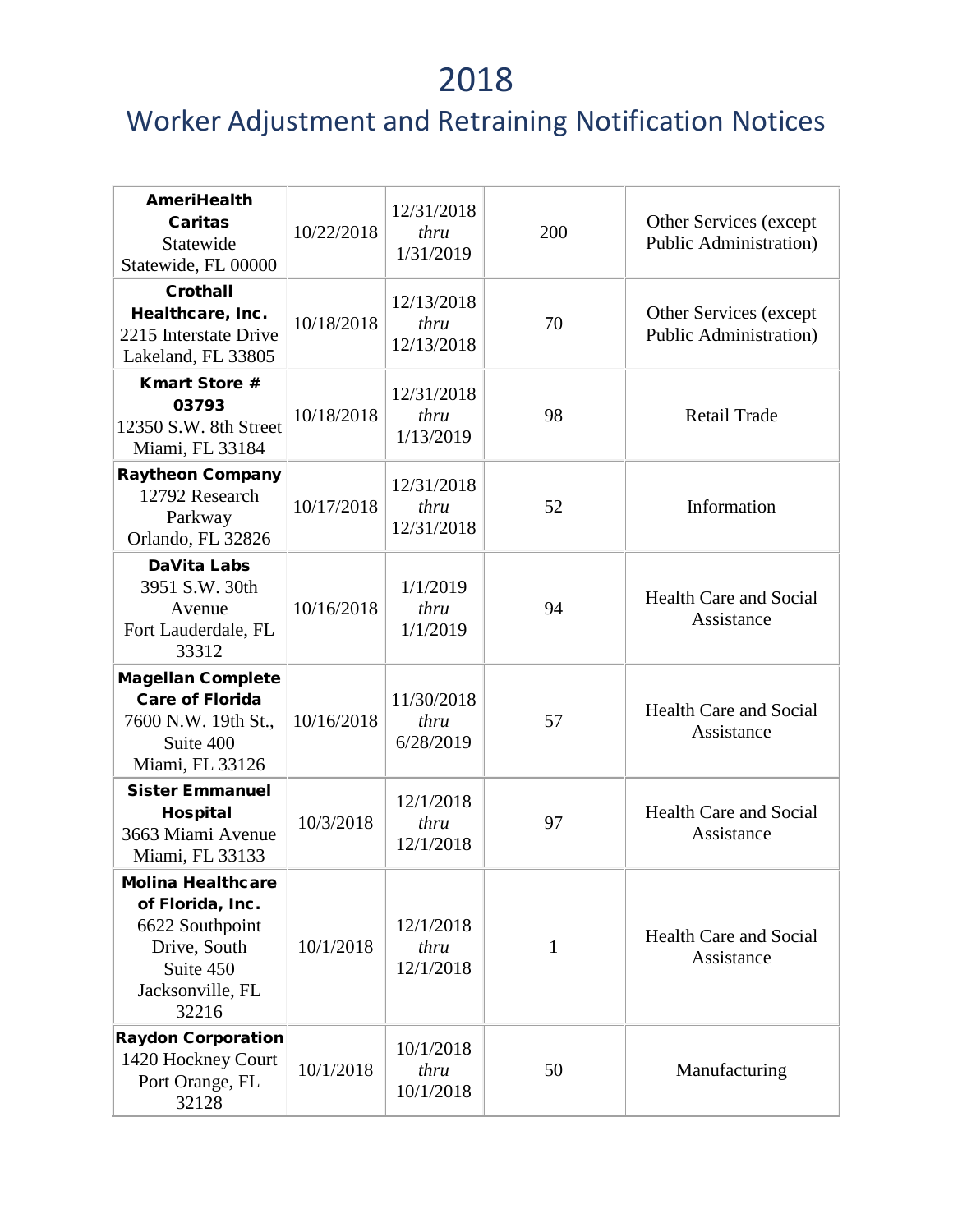| Comcast<br>5205 Fruitville Road<br>Sarasota, FL 34232                                             | 9/28/2018 | 11/27/2018<br>thru<br>12/10/2018 | 86  | Information                                                |
|---------------------------------------------------------------------------------------------------|-----------|----------------------------------|-----|------------------------------------------------------------|
| <b>State Farm Mutual</b><br><b>Automobile Ins.</b><br>Co.<br>Statewide<br>Statewide, FL 00000     | 9/28/2018 | 11/30/2018<br>thru<br>11/30/2018 | 159 | Finance and Insurance                                      |
| <b>Menzies Aviation</b><br>Tampa International<br>Airport<br>Tampa, FL 33607                      | 9/27/2018 | 10/31/2018<br>thru<br>10/31/2018 | 19  | Transportation and<br>Warehousing                          |
| <b>Molina Healthcare</b><br>of Florida, Inc.<br>8300 N.W. 33rd<br>Street, #400<br>Miami, FL 33122 | 9/27/2018 | 12/1/2018<br>thru<br>12/1/2018   | 32  | <b>Health Care and Social</b><br>Assistance                |
| ABB, Inc.<br>4300 Coral Ridge<br>Drive<br>Coral Springs, FL<br>33065                              | 9/25/2018 | 11/30/2018<br>thru<br>2/28/2019  | 25  | Manufacturing                                              |
| <b>Essentra Packaging</b><br>U.S., Inc.<br>10950 S. Belcher<br>Road<br>Largo, FL 33777            | 9/21/2018 | 11/20/2018<br>thru<br>3/31/2019  | 81  | Manufacturing                                              |
| <b>Atkore</b><br><b>International</b><br>2000 Tall Pines Drive<br>Largo, FL 33771                 | 9/20/2018 | 11/20/2018<br>thru<br>5/30/2019  | 101 | Manufacturing                                              |
| <b>Eulen America</b><br>Miami International<br>Airport<br>Miami, FL 33126                         | 9/18/2018 | 11/18/2018<br>thru<br>11/18/2018 | 500 | Professional, Scientific, and<br><b>Technical Services</b> |
| <b>Pomeroy</b><br>5701 E. Hillsborough<br>Avenue<br>Suite 2220<br>Tampa, FL 33610                 | 9/12/2018 | 10/29/2018<br>thru<br>2/25/2019  | 79  | Professional, Scientific, and<br><b>Technical Services</b> |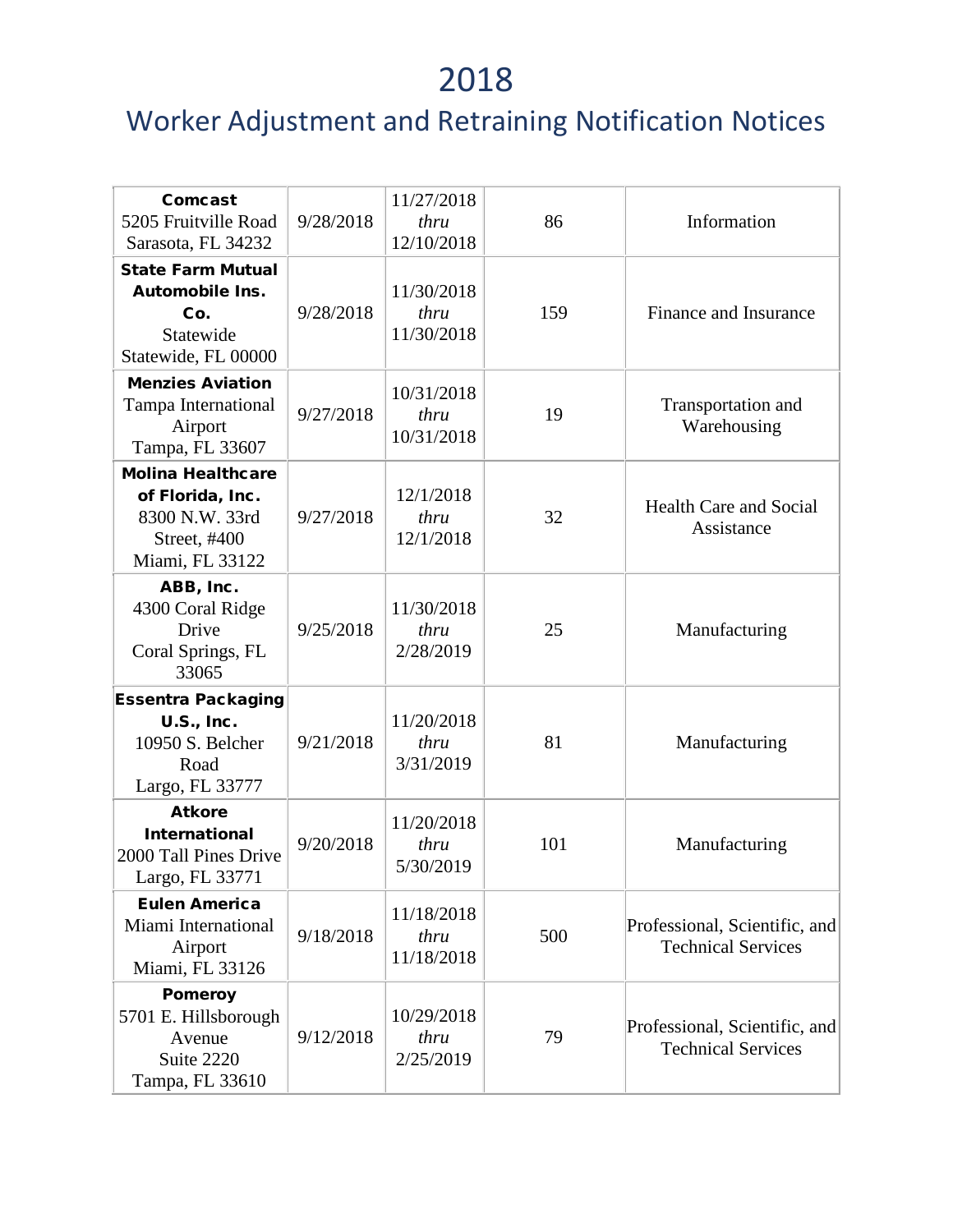| <b>Transtar</b><br>Transportation<br>Group, Inc.<br>13501 Meadow Creek<br>Drive<br>Orlando, FL 32821                            | 9/11/2018 | 9/7/2018<br>thru<br>9/14/2018    | 81  | Transportation and<br>Warehousing                                                     |
|---------------------------------------------------------------------------------------------------------------------------------|-----------|----------------------------------|-----|---------------------------------------------------------------------------------------|
| Fiserv LS, LLC &<br><b>ARS Portfolio Svcs</b><br><b>LLC</b><br>600 Colonial Center<br>Pkwy.<br>Lake Mary, FL 32746              | 9/7/2018  | 11/6/2018<br>thru<br>11/6/2018   | 58  | Manufacturing                                                                         |
| <b>Interactive</b><br><b>Response</b><br><b>Technologies</b><br>"RESCINDED"<br>2989 N. Commerce<br>Parkway<br>Miramar, FL 33025 | 9/5/2018  | 11/2/2018<br>thru<br>11/16/2018  | 218 | <b>Administrative and Support</b><br>and Waste Management<br>and Remediation Services |
| <b>Molina Healthcare</b><br>of Florida, Inc.<br>8300 N.W. 33rd Street<br>Miami, FL 33122                                        | 8/30/2018 | 11/1/2018<br>thru<br>11/1/2018   | 28  | <b>Health Care and Social</b><br>Assistance                                           |
| <b>Carlton Palms</b><br>28308 Churchill-<br>Smith Ln<br>28334 Churchill-<br>Smith Ln<br>Mt. Dora, FL 32757                      | 8/29/2018 | 10/1/2018<br>thru<br>10/1/2018   | 272 | <b>Health Care and Social</b><br>Assistance                                           |
| Sears, Roebuck and<br>Co. - Store # 01715<br>1625 NW 107th<br>Avenue<br>Doral/Miami, FL<br>33172                                | 8/24/2018 | 11/25/2018<br>thru<br>11/25/2018 | 76  | <b>Retail Trade</b>                                                                   |
| Sears, Roebuck and<br>Company<br>Sears Auto Center #<br>06389<br>1625 NW 107th<br>Avenue                                        | 8/24/2018 | 11/25/2018<br>thru<br>11/25/2018 | 10  | <b>Retail Trade</b>                                                                   |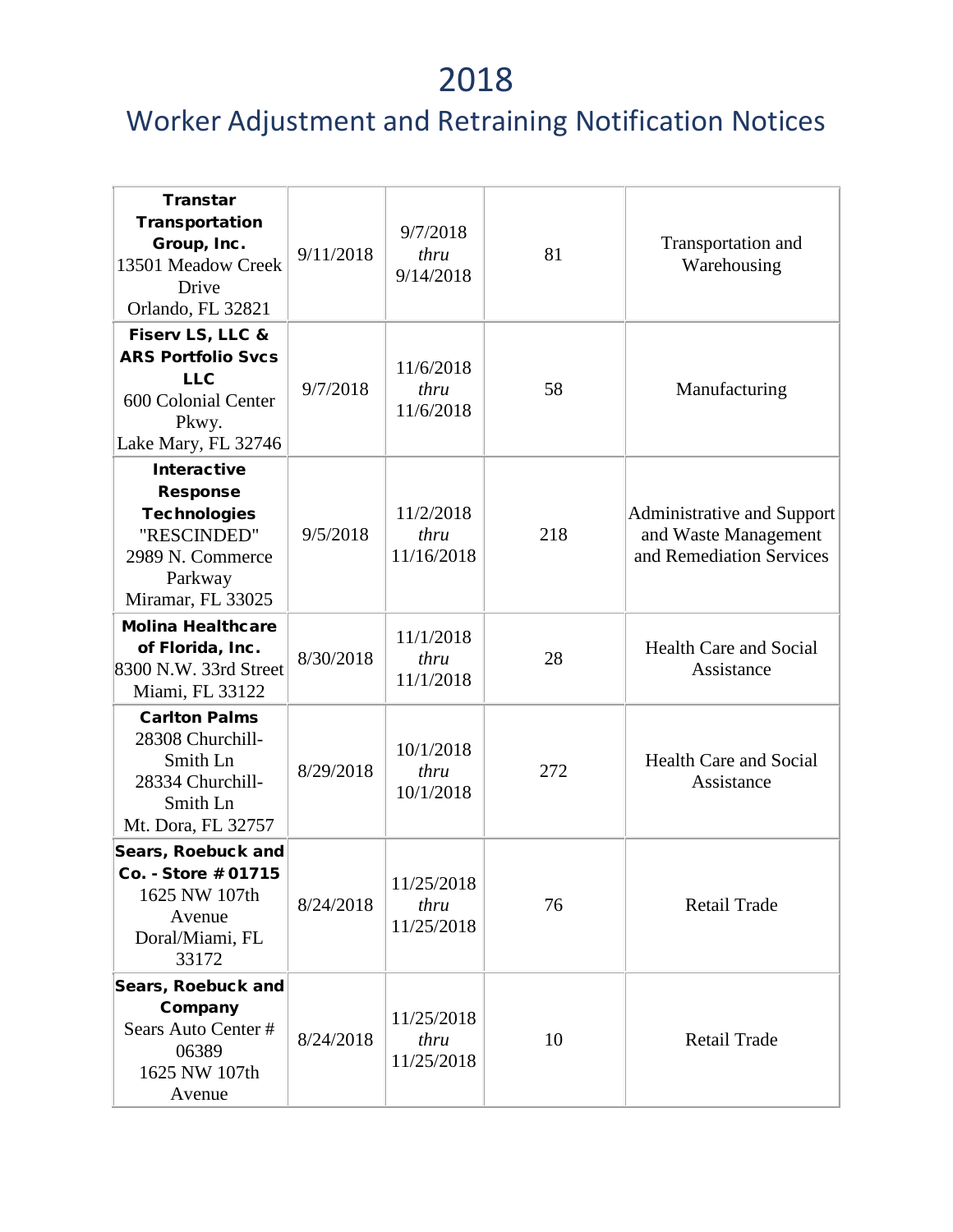| Doral/Miami, FL<br>33172                                                                                                                |           |                                  |     |                                                                                       |
|-----------------------------------------------------------------------------------------------------------------------------------------|-----------|----------------------------------|-----|---------------------------------------------------------------------------------------|
| <b>Wells Fargo</b><br>11050 Lake Underhill<br>Road<br>Orlando, FL 32825                                                                 | 8/24/2018 | 10/23/2018<br>thru<br>12/31/2018 | 128 | Finance and Insurance                                                                 |
| The Treatment Ctr.<br>of the Palm Bchs,<br><b>LLC</b><br>4905 Lantana Road<br>Lake Worth, FL<br>33463                                   | 8/23/2018 | 9/12/2018<br>thru<br>9/12/2018   | 58  | <b>Health Care and Social</b><br>Assistance                                           |
| <b>Orchard Supply</b><br>Company, LLC<br>Statewide<br>Statewide, FL 00000                                                               | 8/22/2018 | 10/20/2018<br>thru<br>10/20/2018 | 293 | <b>Retail Trade</b>                                                                   |
| <b>1st Gobal Capital</b><br>1250 E. Hallandale<br>Beach Blvd.<br>Suite #409<br>Hallandale Beach, FL<br>33009                            | 8/13/2018 | 10/5/2018<br>thru<br>10/5/2018   | 108 | <b>Wholesale Trade</b>                                                                |
| <b>GCR</b><br>Cape Canaveral AF<br><b>Station</b><br>Patrick Air Force<br>Base, FL 32925                                                | 8/7/2018  | 9/30/2018<br>thru<br>9/30/2018   | 35  | <b>Administrative and Support</b><br>and Waste Management<br>and Remediation Services |
| <b>Product Quest, LLC</b><br>Statewide<br>Statewide, FL 00000                                                                           | 8/2/2018  | 10/1/2018<br>thru<br>10/15/2018  | 184 | Manufacturing                                                                         |
| Sikorsky, a<br><b>Lockheed Martin</b><br>Company<br><b>Sikorsky Aircraft</b><br>Corporation<br>17900 Bee Line Hwy.<br>Jupiter, FL 33478 | 8/2/2018  | 10/5/2018<br>thru<br>12/31/2018  | 500 | Manufacturing                                                                         |
| InDyne, Inc.<br>Cape Canaveral AF<br><b>Station</b>                                                                                     | 8/1/2018  | 9/30/2018<br>thru<br>9/30/2018   | 134 | Administrative and Support<br>and Waste Management<br>and Remediation Services        |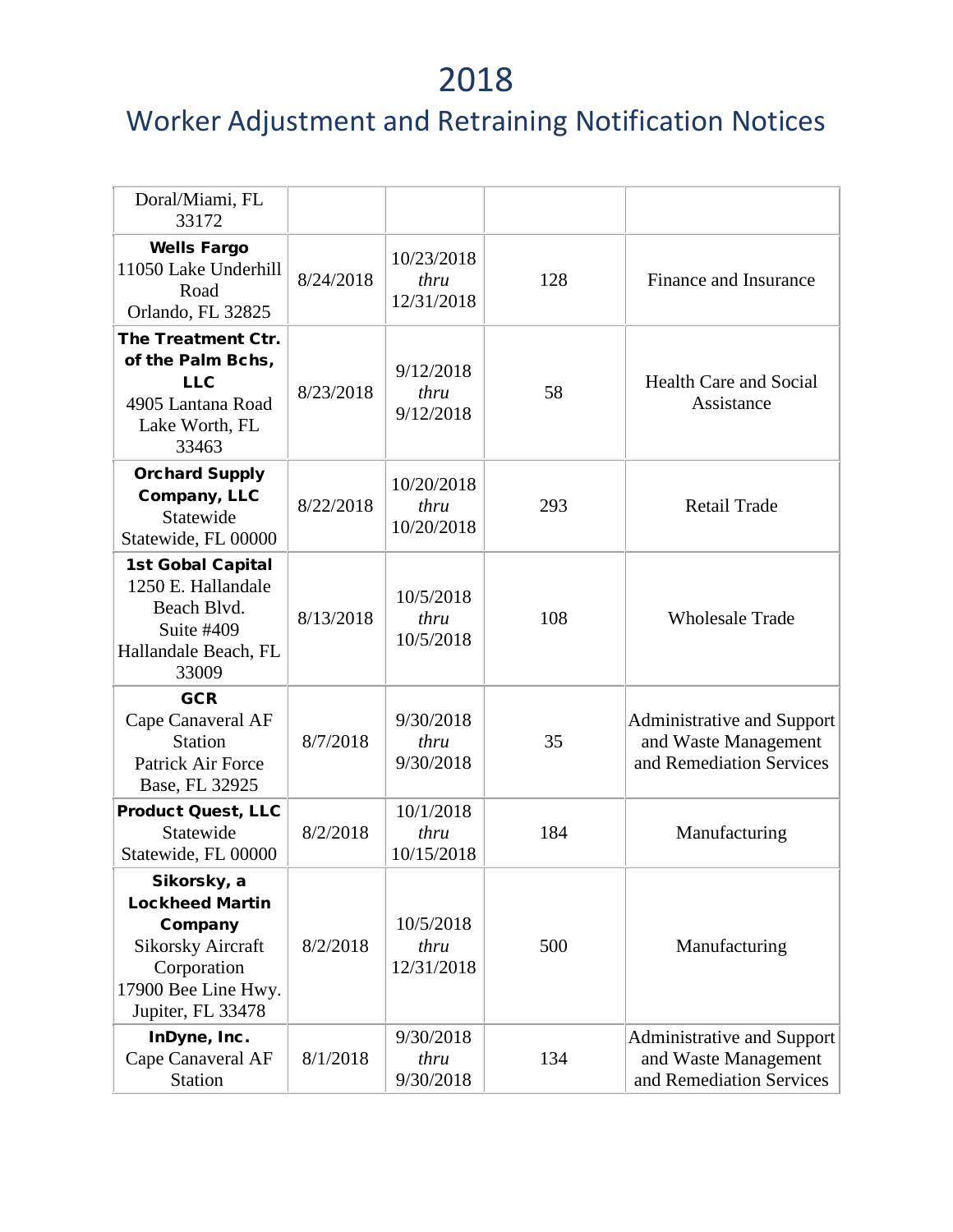| Patrick Air Force<br>Base, FL 32925                                                                                |           |                                 |     |                                                            |
|--------------------------------------------------------------------------------------------------------------------|-----------|---------------------------------|-----|------------------------------------------------------------|
| Lake Emergency<br><b>Medical Services,</b><br>Inc.<br>2761 West Old U.S.<br>Highway 441<br>Mount Dora, FL<br>32757 | 7/31/2018 | 9/30/2018<br>thru<br>9/30/2018  | 5   | <b>Health Care and Social</b><br>Assistance                |
| Ramada Plaza<br><b>Resorts</b><br>5100 N. State Road<br>Fort Lauderdale, FL<br>33319                               | 7/31/2018 | 9/30/2018<br>thru<br>9/30/2018  | 70  | Accommodation and Food<br>Services                         |
| DaVita Rx<br>2252 Commerce Park<br>Drive<br>Suite 350<br>Orlando, FL 32819                                         | 7/26/2018 | 9/23/2018<br>thru<br>12/3/2018  | 109 | <b>Health Care and Social</b><br>Assistance                |
| <b>Molina Healthcare</b><br>of Florida, Inc.<br>Statewide<br>Statewide, FL 00000                                   | 7/26/2018 | 10/1/2018<br>thru<br>6/1/2019   | 30  | <b>Health Care and Social</b><br>Assistance                |
| <b>Space Coast</b><br><b>Launch Services</b><br>Cape Canaveral Air<br>Force Stati<br>Patrick AFB, FL<br>32925      | 7/26/2018 | 9/30/2018<br>thru<br>9/30/2018  | 102 | Professional, Scientific, and<br><b>Technical Services</b> |
| <b>Health Net Federal</b><br><b>Services LLC</b><br>5701 E. Hillsborough<br>Avenue<br>Tampa, FL 33610              | 7/20/2018 | 9/21/2018<br>thru<br>9/21/2018  | 131 | Finance and Insurance                                      |
| <b>C&amp;S Wholesale</b><br>Services, Inc.<br>4401 Seaboard Road<br>Orlando, FL 32808                              | 7/17/2018 | 9/23/2018<br>thru<br>10/6/2018  | 319 | <b>Wholesale Trade</b>                                     |
| <b>Dream Center</b><br><b>Education</b><br><b>Holdings, LLC</b>                                                    | 7/13/2018 | 9/11/2018<br>thru<br>12/31/2018 | 148 | <b>Educational Services</b>                                |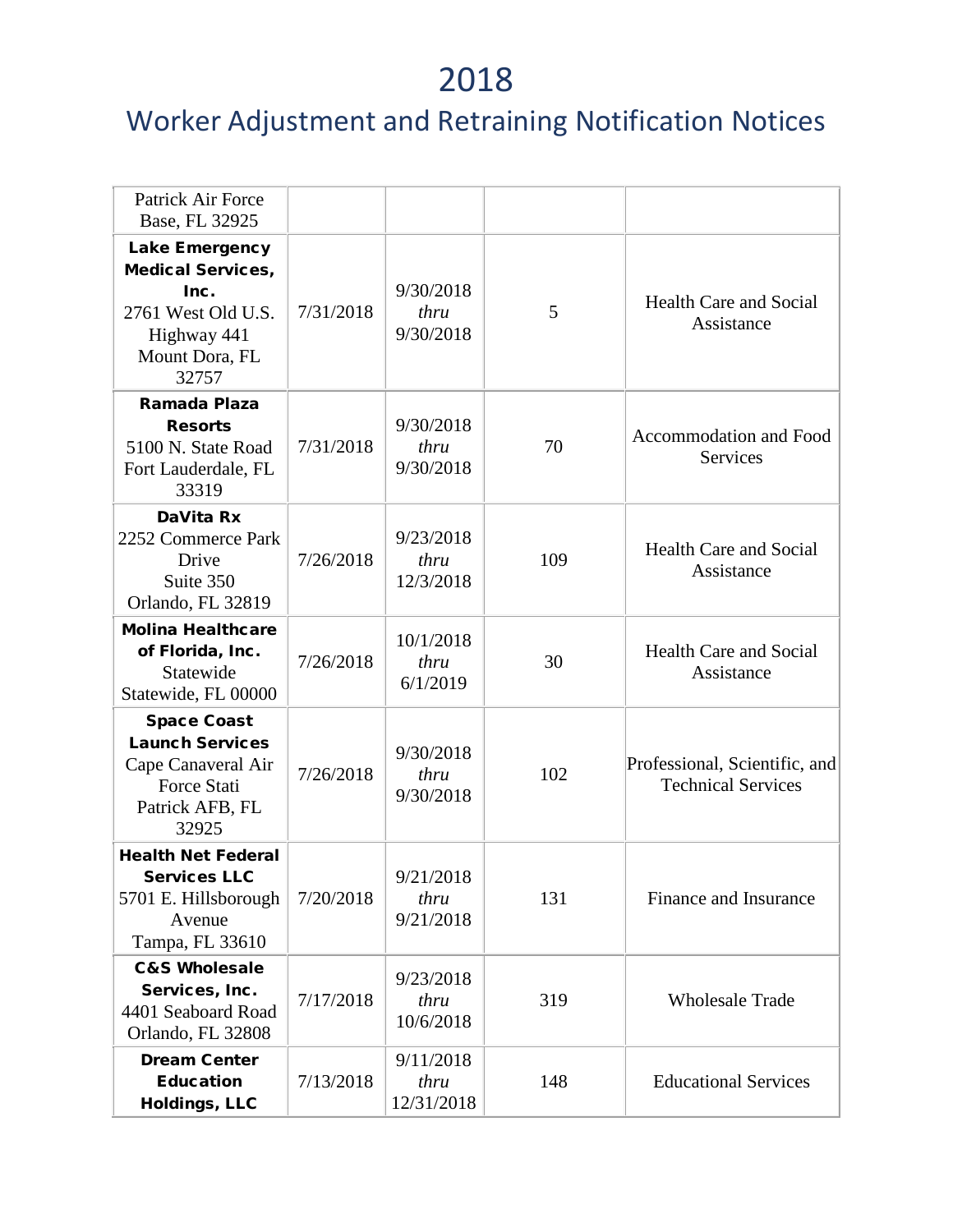| Art Institute of Ft<br>Lauderdale<br>1799 S.E. 17th Street<br>Fort Lauderdale, FL<br>33316                             |           |                                |     |                                                            |
|------------------------------------------------------------------------------------------------------------------------|-----------|--------------------------------|-----|------------------------------------------------------------|
| <b>Safeway</b><br>Statewide<br>Statewide, FL 00000                                                                     | 7/11/2018 | 8/28/2018<br>thru<br>8/28/2018 | 452 | <b>Retail Trade</b>                                        |
| <b>Aramark</b><br>Florida Int'l.<br>University<br>11200 SW 8th Street<br>Miami, FL 33199                               | 7/10/2018 | 8/5/2018<br>thru<br>8/5/2018   | 428 | Accommodation and Food<br><b>Services</b>                  |
| <b>Menzies Aviation</b><br>Tampa International<br>Airport<br>Tampa, FL 33607                                           | 7/9/2018  | 8/31/2018<br>thru<br>8/31/2018 | 21  | Transportation and<br>Warehousing                          |
| CareSync, Inc.<br>Statewide<br>Statewide, FL 00000                                                                     | 7/2/2018  | 6/21/2018<br>thru<br>6/21/2018 | 292 | Information                                                |
| <b>WorkNet Pinellas,</b><br>Inc.<br>Statewide<br>Statewide, FL 00000                                                   | 7/2/2018  | 8/31/2018<br>thru<br>8/31/2018 | 133 | <b>Health Care and Social</b><br>Assistance                |
| <b>FDC Vitamins, LLC</b><br>d/b/a Nutri-Force<br><b>Nutrition</b><br>14620 NW 60th Ave.<br>Miami Lakes, FL<br>33014    | 6/27/2018 | 8/17/2018<br>thru<br>8/17/2018 | 225 | <b>Retail Trade</b>                                        |
| <b>General Dynamics</b><br><b>Information</b><br><b>Technology</b><br>1 Imeson Park Blvd.<br>Jacksonville, FL<br>32218 | 6/27/2018 | 9/4/2018<br>thru<br>9/4/2018   | 70  | Professional, Scientific, and<br><b>Technical Services</b> |
| <b>Transitions Optical,</b><br>Inc.<br>9251 Belcher Road<br>Pinellas Park, FL<br>33782                                 | 6/27/2018 | 8/31/2018<br>thru<br>8/31/2018 | 9   | Manufacturing                                              |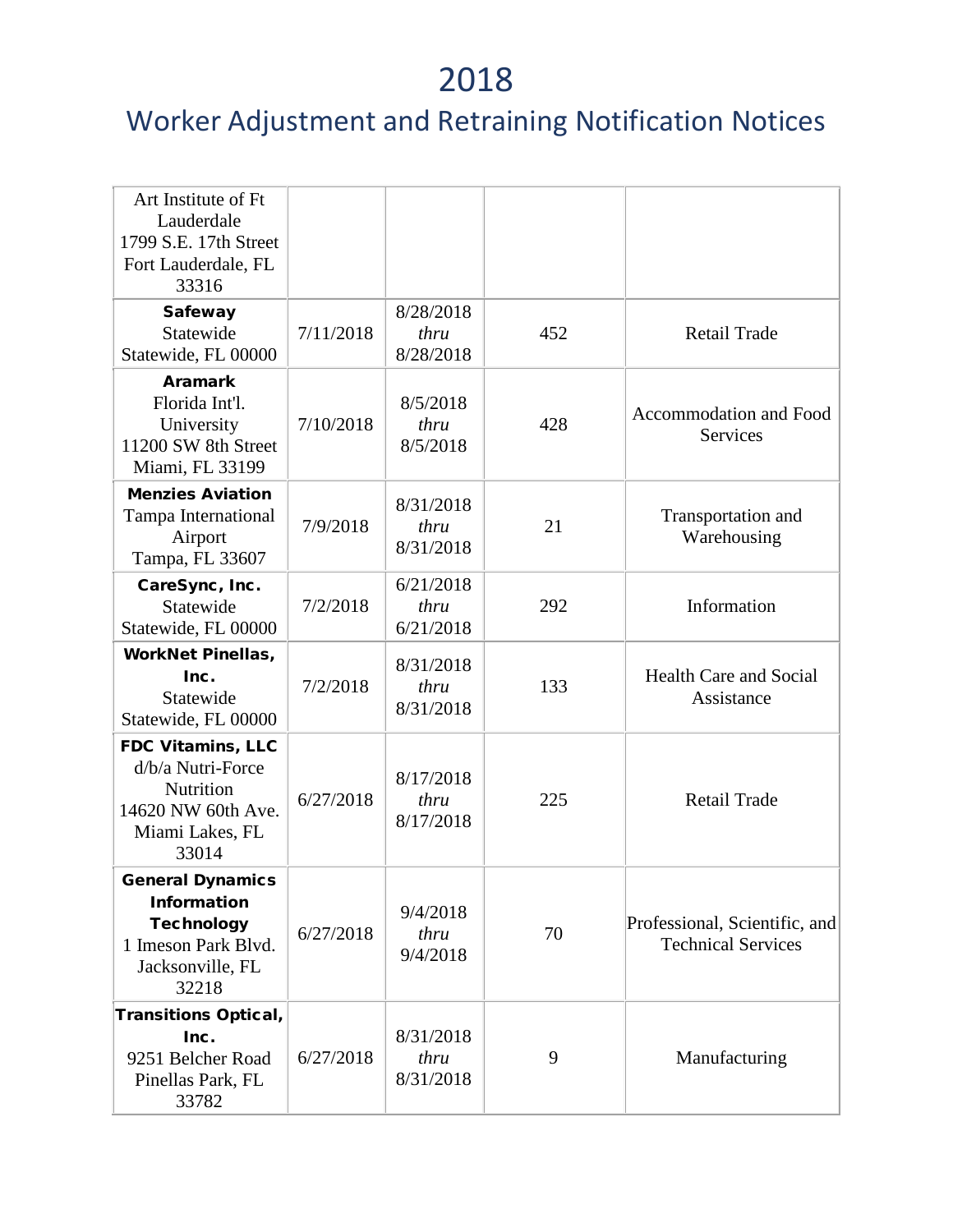| <b>Sea Ray Sport</b><br>Yacht & Yacht<br><b>Operations</b><br>Statewide<br>Statewide, FL 00000                                            | 6/25/2018 | 8/24/2018<br>thru<br>12/20/2018 | 771 | Manufacturing                                            |
|-------------------------------------------------------------------------------------------------------------------------------------------|-----------|---------------------------------|-----|----------------------------------------------------------|
| <b>C&amp;S Wholesale</b><br>Services, Inc.<br>4401 Seaboard Road<br>Orlando, FL 32808                                                     | 6/21/2018 | 8/27/2018<br>thru<br>9/10/2018  | 328 | <b>Wholesale Trade</b>                                   |
| First Transit, Inc.<br>Miami International<br>Airport<br>Miami, FL 33126                                                                  | 6/7/2018  | 7/31/2018<br>thru<br>9/30/2018  | 96  | Transportation and<br>Warehousing                        |
| <b>ABM/GCA Vehicle</b><br><b>Services</b><br>Ft. Lauderdale -<br>Hollywood<br><b>International Airport</b><br>Ft. Lauderdale, FL<br>33315 | 5/31/2018 | 7/23/2018<br>thru<br>7/23/2018  | 86  | Other Services (except<br><b>Public Administration</b> ) |
| <b>McKesson</b><br>Corporation<br>6251 Chancellor<br>Drive<br>Suite 101<br>Orlando, FL 32809                                              | 5/29/2018 | 7/31/2018<br>thru<br>9/28/2018  | 126 | <b>Retail Trade</b>                                      |
| <b>Menzies Aviation</b><br>Tampa International<br>Airport<br>Tampa, FL 33607                                                              | 5/29/2018 | 6/4/2018<br>thru<br>6/26/2018   | 123 | Transportation and<br>Warehousing                        |
| FDC Vitamins, LLC<br>d/b/a Nutri-Force<br>Nutrition<br>14620 N.W. 60th<br>Ave.<br>Miami Lakes, FL<br>33014                                | 5/23/2018 | 7/7/2018<br>thru<br>7/21/2018   | 41  | <b>Retail Trade</b>                                      |
| <b>FDC Vitamins, LLC</b><br>d/b/a Nutri-Force<br>Nutrition<br>14620 N.W. 60th                                                             | 5/23/2018 | 7/12/2018<br>thru<br>7/25/2018  | 220 | <b>Retail Trade</b>                                      |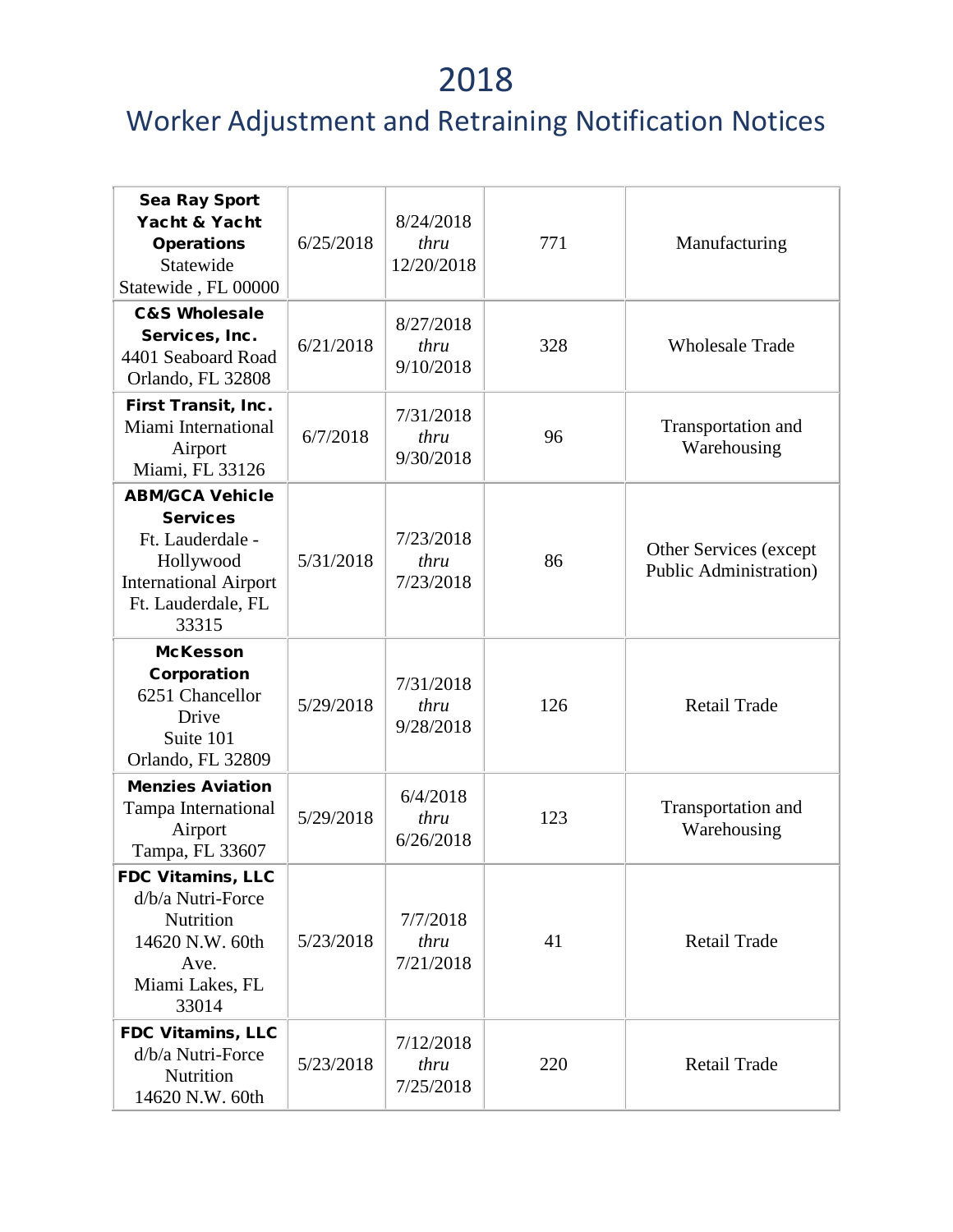| Avenue<br>Miami Lakes, FL<br>33014                                                                                          |           |                                |     |                                                                                |
|-----------------------------------------------------------------------------------------------------------------------------|-----------|--------------------------------|-----|--------------------------------------------------------------------------------|
| <b>Transitions Optical,</b><br>Inc.<br>9251 Belcher Road<br>Pinellas Park, FL<br>33782                                      | 5/18/2018 | 7/16/2018<br>thru<br>7/16/2018 | 12  | Manufacturing                                                                  |
| <b>FDC Vitamins, LLC</b><br>d/b/a Nutri-Force<br>Nutrition<br>14620 N.W. 60th<br>Ave.<br>Miami Lakes, FL<br>33014           | 5/15/2018 | 7/7/2018<br>thru<br>7/21/2018  | 15  | <b>Retail Trade</b>                                                            |
| M.G. Design<br><b>Associates</b><br>Corporation<br>7414 Kingspointe<br>Pkwy.<br>Suite 400<br>Orlando, FL 32819              | 5/15/2018 | 5/9/2018<br>thru<br>7/9/2018   | 51  | Administrative and Support<br>and Waste Management<br>and Remediation Services |
| <b>Time Customer</b><br>Service, Inc.<br>Statewide<br>Statewide, FL 00000                                                   | 5/10/2018 | 7/20/2018<br>thru<br>3/29/2019 | 621 | Information                                                                    |
| <b>Baptist Health</b><br><b>South Florida</b><br>Statewide<br>Statewide, FL 00000                                           | 5/9/2018  | 7/14/2018<br>thru<br>7/23/2018 | 588 | <b>Health Care and Social</b><br>Assistance                                    |
| <b>Emeril's of Orlando,</b><br>Inc.<br>d/b/a Emeril's Rest.<br>Orlando<br>6000 Universal Blvd.<br>#702<br>Orlando, FL 32819 | 5/9/2018  | 7/7/2018<br>thru<br>7/7/2018   | 108 | Accommodation and Food<br><b>Services</b>                                      |
| <b>Flying Food Group,</b><br><b>LLC</b><br>Jet Blue Management                                                              | 5/7/2018  | 7/16/2018<br>thru<br>7/16/2018 | 86  | Accommodation and Food<br>Services                                             |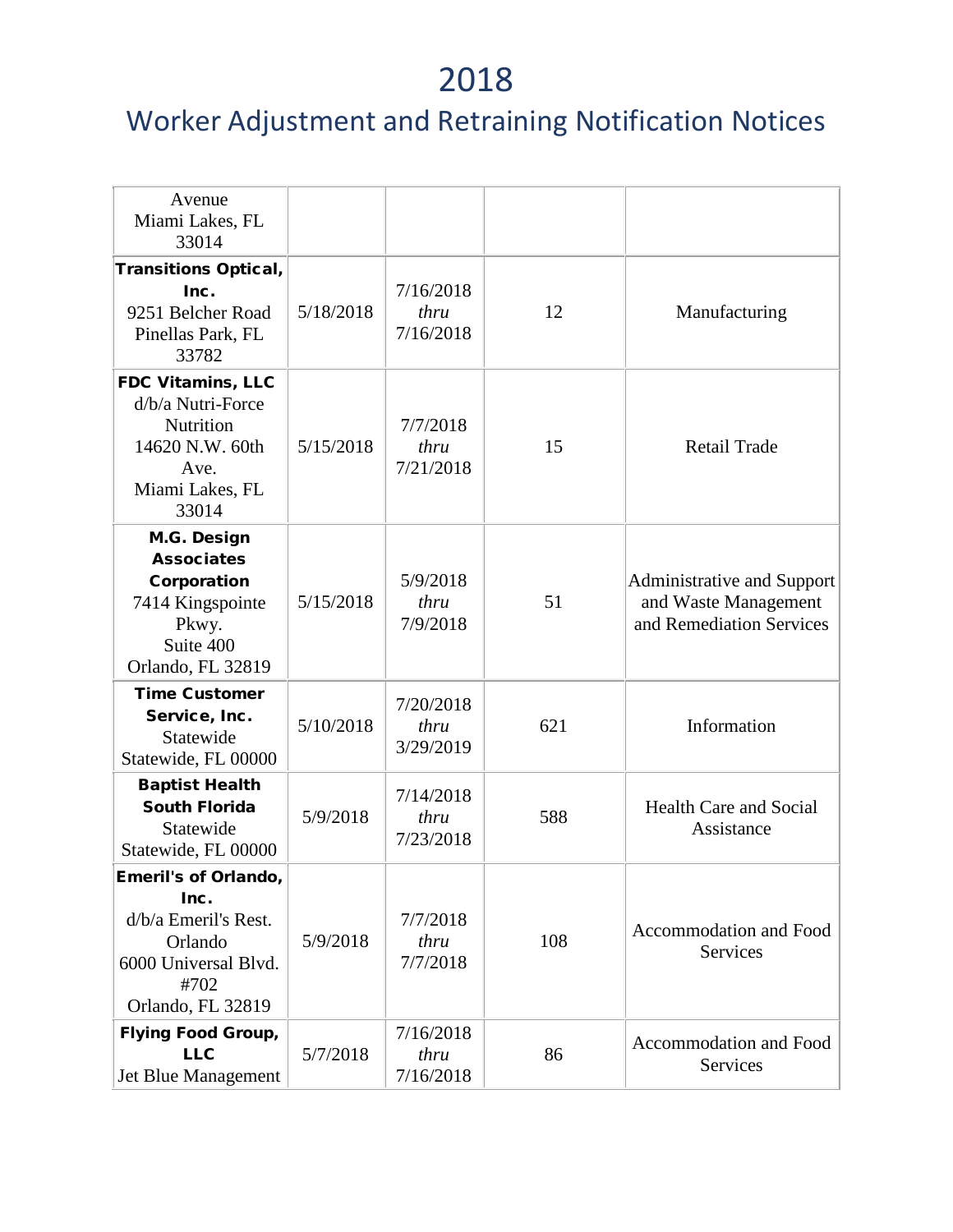| 8813 Bear Road<br>Orlando, FL 32827                                                                            |           |                                |     |                                                                                       |
|----------------------------------------------------------------------------------------------------------------|-----------|--------------------------------|-----|---------------------------------------------------------------------------------------|
| <b>Sears Auto Store #</b><br>06308<br>8000 W. Broward<br>Blvd., Ste. 1<br>Plantation, FL 33388                 | 4/18/2018 | 7/8/2018<br>thru<br>7/29/2018  | 17  | <b>Retail Trade</b>                                                                   |
| <b>Sears Holdings</b><br>Corp./FLS Unit #<br>01535<br>8000 W. Broward<br>Blvd., Ste. 1<br>Plantation, FL 33388 | 4/18/2018 | 7/8/2018<br>thru<br>7/29/2018  | 64  | <b>Retail Trade</b>                                                                   |
| <b>Transitions Optical,</b><br>Inc.<br>9251 Belcher Road<br>Pinellas Park, FL<br>33782                         | 4/10/2018 | 6/8/2018<br>thru<br>6/8/2018   | 12  | <b>Management of Companies</b><br>and Enterprises                                     |
| <b>Sitel</b><br>Statewide<br>Statewide, FL 00000                                                               | 4/9/2018  | 3/30/2018<br>thru<br>4/6/2018  | 18  | <b>Administrative and Support</b><br>and Waste Management<br>and Remediation Services |
| <b>Durham School</b><br>Services, L.P.<br>Statewide<br>Statewide, FL 00000                                     | 3/29/2018 | 6/30/2018<br>thru<br>6/30/2018 | 283 | Transportation and<br>Warehousing                                                     |
| <b>Kmart Store #</b><br>04311<br>1602 W. Brandon<br>Blvd.<br>Brandon, FL 33511                                 | 3/29/2018 | 6/17/2018<br>thru<br>6/30/2018 | 76  | <b>Retail Trade</b>                                                                   |
| <b>Shuttle Services</b><br><b>M.I.A., Inc.</b><br>4300 N.W. 14th Street<br>Miami, FL 33126                     | 3/28/2018 | 5/1/2018<br>thru<br>5/1/2018   | 95  | Transportation and<br>Warehousing                                                     |
| <b>H.I. Development</b><br>Corp.<br>Miami International<br>Airport<br>Concourse E<br>Miami, FL 33122           | 3/27/2018 | 5/18/2018<br>thru<br>6/1/2018  | 88  | Accommodation and Food<br>Services                                                    |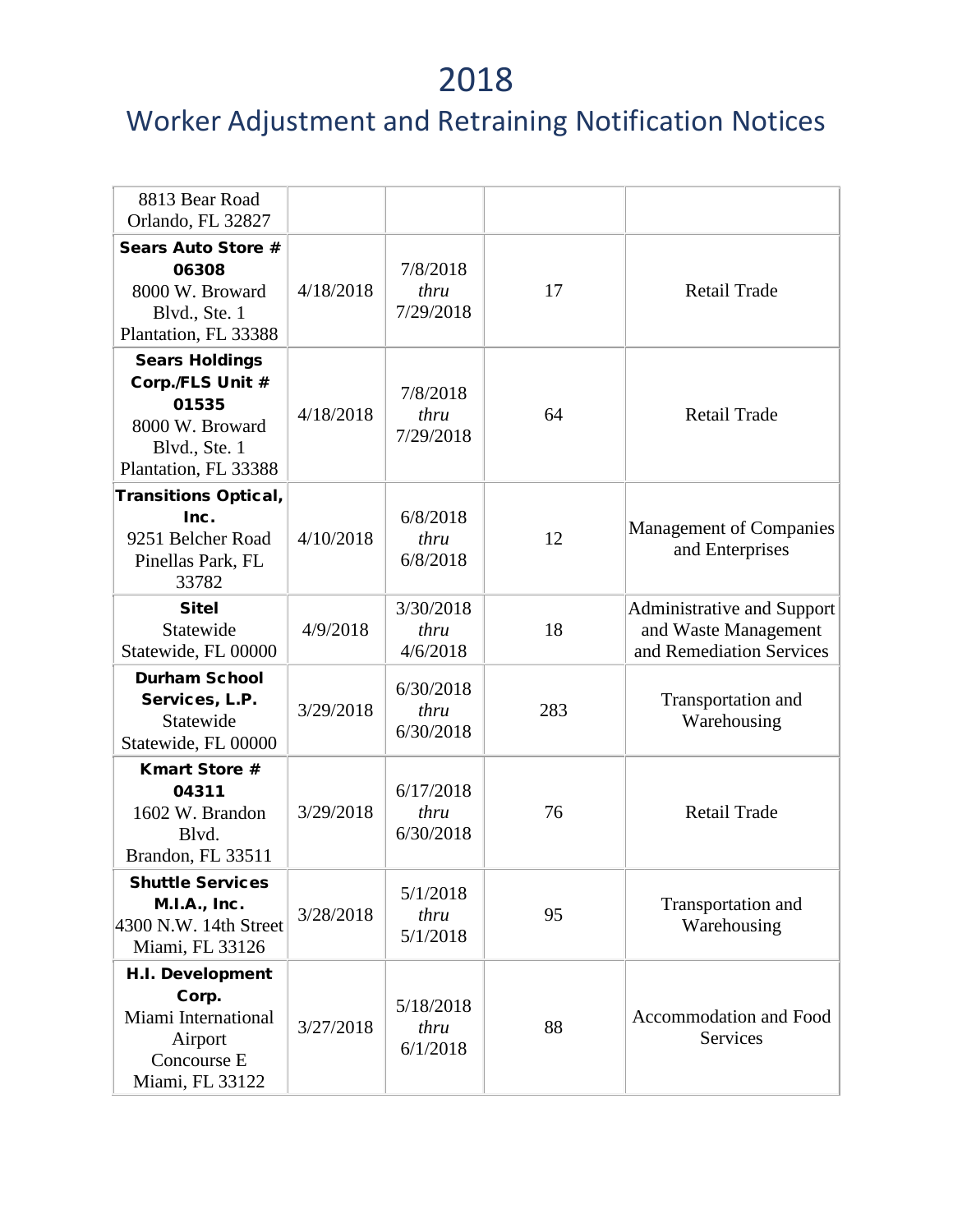| <b>Nielsen</b><br>Statewide<br>Statewide, FL 00000                                                                      | 3/26/2018 | 5/24/2018<br>thru<br>3/30/2019 | 724 | Professional, Scientific, and<br><b>Technical Services</b> |
|-------------------------------------------------------------------------------------------------------------------------|-----------|--------------------------------|-----|------------------------------------------------------------|
| <b>XTRA Airways</b><br>121 Alhambra Plaza,<br>Suite 1700<br>Coral Gables, FL<br>33134                                   | 3/22/2018 | 5/19/2018<br>thru<br>5/19/2018 | 167 | Real Estate and Rental and<br>Leasing                      |
| <b>Conduent</b><br><b>Commercial</b><br><b>Solutions, LLC</b><br>2324 Killearn Center<br>Blvd.<br>Tallahassee, FL 32309 | 3/19/2018 | 5/17/2018<br>thru<br>5/17/2018 | 194 | Information                                                |
| <b>AAA Parking</b><br>14100 Bonnet Creek<br>Resort Ln<br>14200 Bonnet Creek<br>Resort<br>Orlando, FL 32821              | 3/14/2018 | 4/30/2018<br>thru<br>4/30/2018 | 99  | Other Services (except<br><b>Public Administration</b> )   |
| <b>IBERIABANK</b><br>Corporation<br>55 Alhambra Plaza<br>Coral Gables, FL<br>33134                                      | 3/7/2018  | 4/28/2018<br>thru<br>5/13/2018 | 124 | Finance and Insurance                                      |
| <b>Youth and Family</b><br>Alternatives, Inc.<br>5463 West Waters<br>Avenue<br>Suite 850<br>Tampa, FL 33634             | 3/7/2018  | 5/8/2018<br>thru<br>5/8/2018   | 17  | <b>Health Care and Social</b><br>Assistance                |
| <b>DynCorp</b><br><b>International LLC</b><br><b>Patrick Air Force</b><br>Base<br>Brevard County, FL<br>32901           | 2/23/2018 | 3/30/2018<br>thru<br>3/30/2018 | 229 | Transportation and<br>Warehousing                          |
| <b>Greenway Health,</b><br><b>LLC</b><br>3210 Lake Emma                                                                 | 2/23/2018 | 4/27/2018<br>thru<br>6/29/2018 | 27  | Information                                                |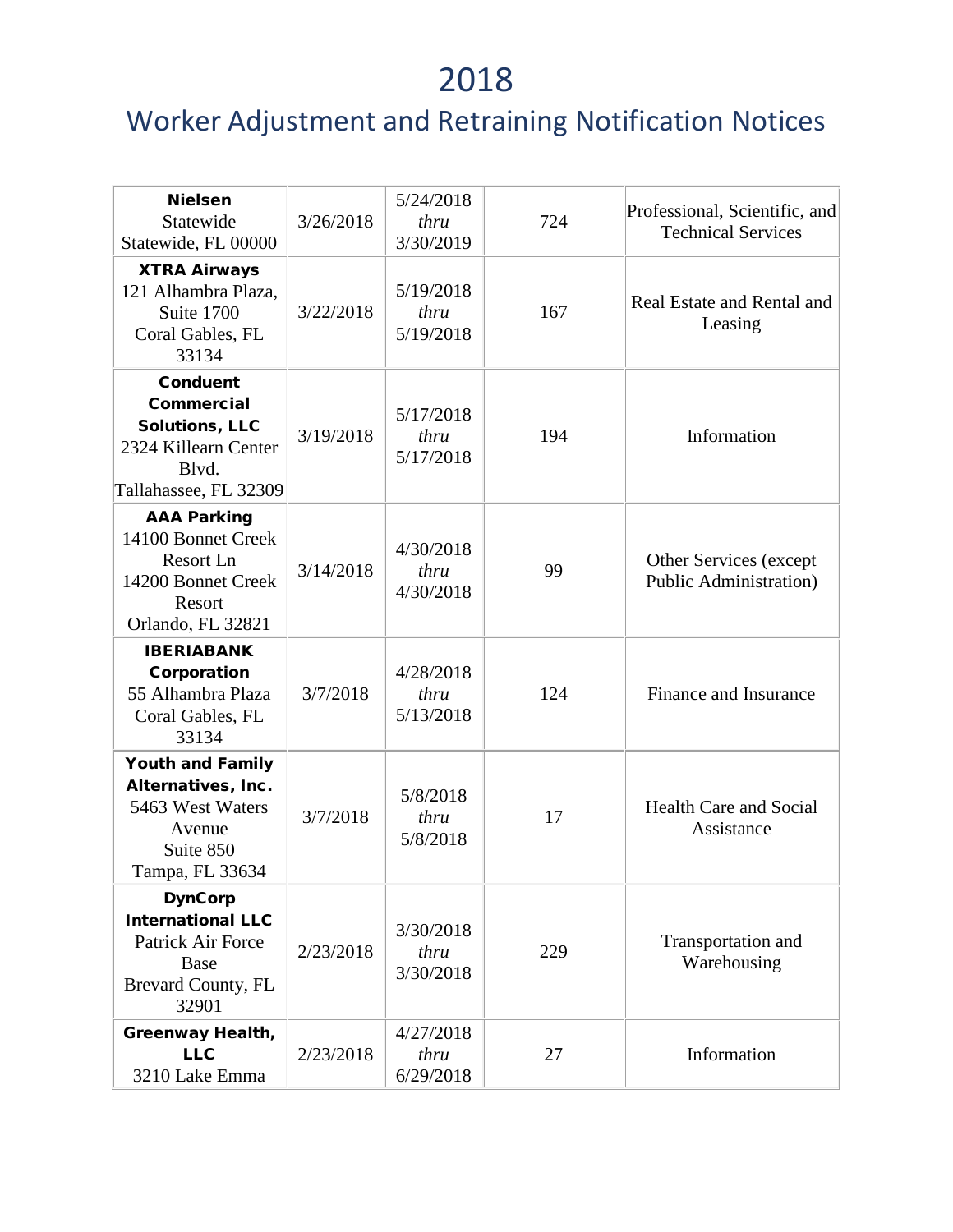| Road<br>Lake Mary, FL 32746                                                                                                                         |           |                                |     |                                                   |
|-----------------------------------------------------------------------------------------------------------------------------------------------------|-----------|--------------------------------|-----|---------------------------------------------------|
| <b>Hard Rock Cafe</b><br>International (USA),<br>Inc.<br>6100 Old Park Lane<br>Orlando, FL 32835                                                    | 2/21/2018 | 4/27/2018<br>thru<br>7/31/2018 | 184 | <b>Management of Companies</b><br>and Enterprises |
| <b>Transitions Optical,</b><br>Inc.                                                                                                                 |           | 4/18/2018                      |     |                                                   |
| 9251 Belcher Road<br>Pinellas Park, FL<br>33782                                                                                                     | 2/20/2018 | thru<br>4/18/2018              | 25  | Manufacturing                                     |
| <b>DynCorp</b>                                                                                                                                      |           |                                |     |                                                   |
| <b>International LLC</b><br>Patrick Air Force<br>Base<br>Brevard County, FL<br>32901                                                                | 2/16/2018 | 3/16/2018<br>thru<br>3/16/2018 | 50  | Transportation and<br>Warehousing                 |
| <b>Transitions Optical,</b>                                                                                                                         |           |                                |     |                                                   |
| Inc.<br>9251 Belcher Road<br>Pinellas Park, FL<br>33782                                                                                             | 2/15/2018 | 4/15/2018<br>thru<br>4/15/2018 | 9   | Manufacturing                                     |
| <b>Transamerica Life</b>                                                                                                                            |           |                                |     |                                                   |
| <b>Insurance Company</b><br>570 Carillon Parkway<br>St. Petersburg, FL<br>33716                                                                     | 2/14/2018 | 4/14/2018<br>thru<br>4/14/2018 | 465 | Finance and Insurance                             |
| <b>Lockheed Martin</b>                                                                                                                              |           |                                |     |                                                   |
| <b>Corp Rotary &amp;</b><br><b>Mission Sy</b><br>Hurlburt Field Air<br><b>Force Base</b><br>589 Independence<br>Road<br>Hurlburt Field, FL<br>32544 | 2/5/2018  | 3/30/2018<br>thru<br>3/30/2018 | 82  | Manufacturing                                     |
| <b>Jackson National</b>                                                                                                                             |           |                                |     |                                                   |
| Life Insurance Co.<br>and<br>Nat'l. Planning                                                                                                        | 2/1/2018  | 3/16/2018<br>thru<br>3/16/2018 | 41  | Finance and Insurance                             |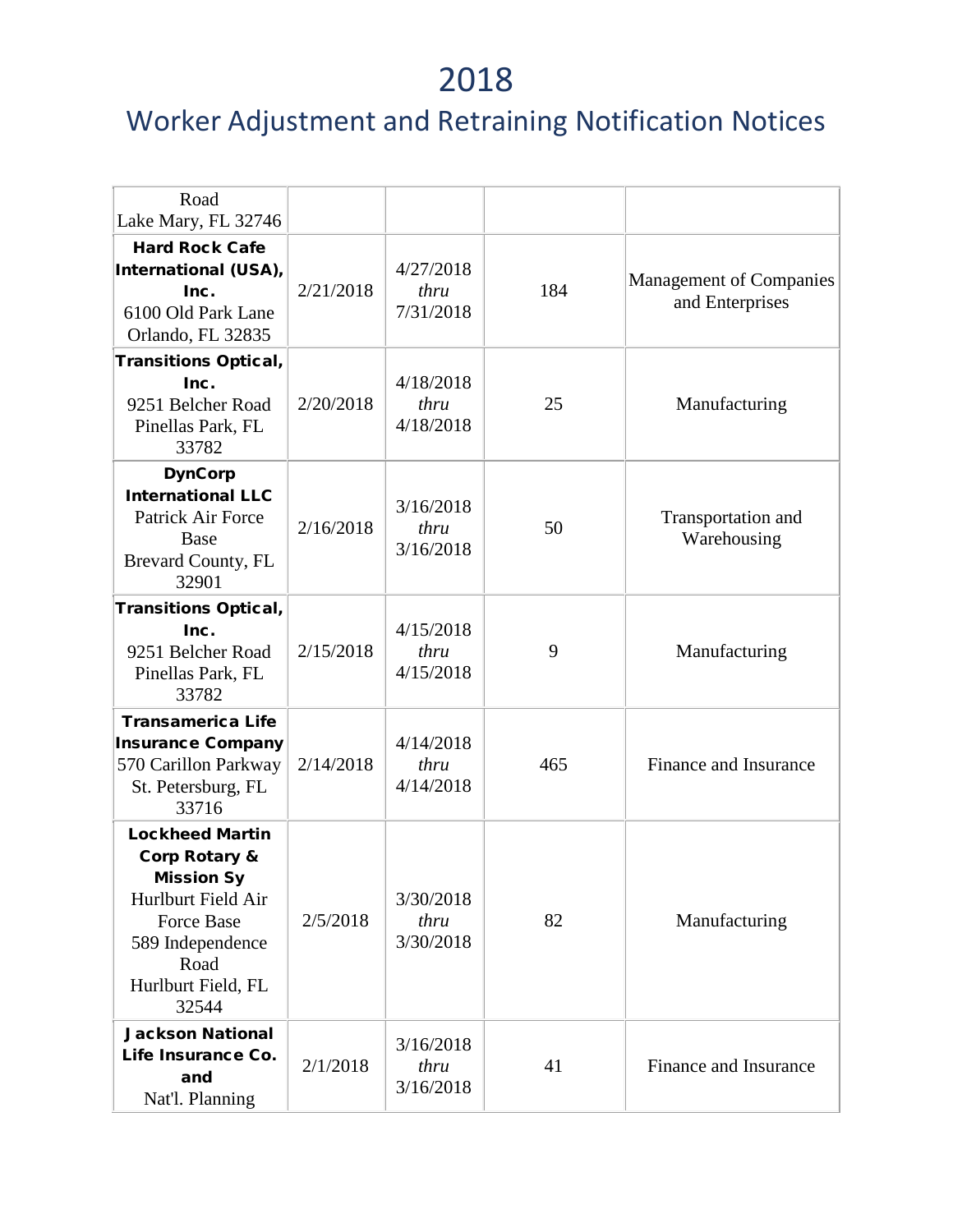| Holdings, Inc.<br>12750 Citrus Ln, #300<br>Tampa, FL 33625                                                                                  |           |                                 |     |                                                                                |
|---------------------------------------------------------------------------------------------------------------------------------------------|-----------|---------------------------------|-----|--------------------------------------------------------------------------------|
| <b>ARMA Global, Inc.</b><br>MacDill AFB<br>Tampa, FL 33607                                                                                  | 1/31/2018 | 3/31/2018<br>thru<br>3/31/2018  | 241 | Professional, Scientific, and<br><b>Technical Services</b>                     |
| <b>Fluor Federal</b><br><b>Solutions LLC</b><br>310 John Tower Rd.,<br>Bldg. 3561<br><b>Naval Air Station</b><br>Pensacola, FL 32508        | 1/30/2018 | 3/31/2018<br>thru<br>3/31/2018  | 140 | Administrative and Support<br>and Waste Management<br>and Remediation Services |
| <b>Plano Synergy</b><br>955 Live Oak Street<br>Tarpon Springs, FL<br>34689                                                                  | 1/30/2018 | 3/30/2018<br>thru<br>5/31/2018  | 104 | Manufacturing                                                                  |
| <b>Jackson National</b><br>Life Insurance Co.<br>and<br>Nat'l Planning<br>Holdings, Inc.<br>12750 Citrus Park Ln<br>#300<br>Tampa, FL 33625 | 1/29/2018 | 4/17/2018<br>thru<br>12/31/2018 | 60  | Finance and Insurance                                                          |
| <b>Transitions Optical,</b><br>Inc.<br>9251 Belcher Road<br>Pinellas Park, FL<br>33782                                                      | 1/29/2018 | 3/31/2018<br>thru<br>3/31/2018  | 3   | Manufacturing                                                                  |
| <b>Securitas Critical</b><br><b>Infrastructure</b><br>Svcs.<br>15760 W. Powerline<br><b>Street</b><br>Crystal River, FL<br>34428            | 1/16/2018 | 3/24/2018<br>thru<br>3/26/2018  | 117 | Administrative and Support<br>and Waste Management<br>and Remediation Services |
| <b>Sam's Club #6642</b><br>5135 S. Dale Mabry<br>Tampa, FL 33611                                                                            | 1/11/2018 | 3/16/2018<br>thru<br>4/13/2018  | 148 | <b>Retail Trade</b>                                                            |